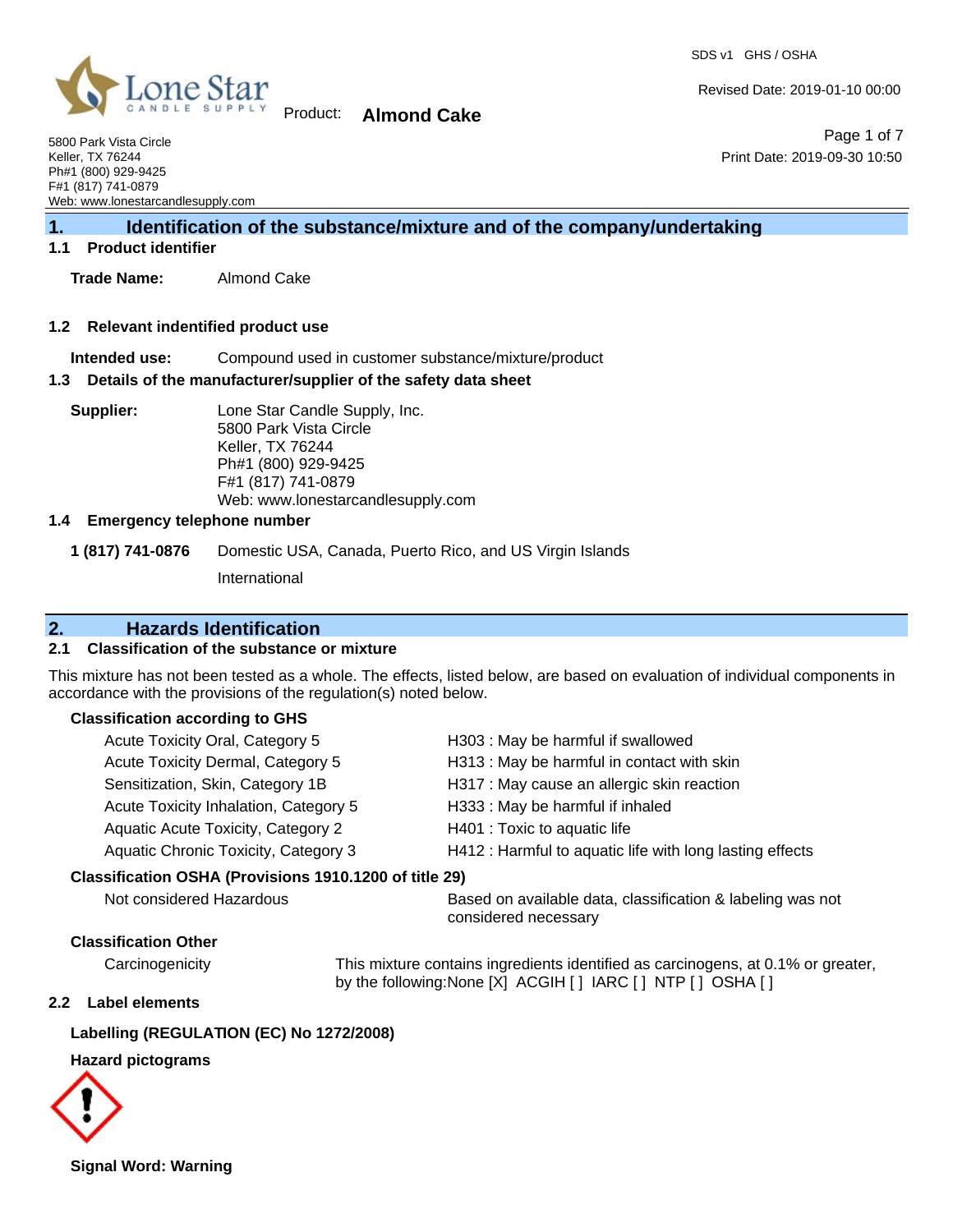

5800 Park Vista Circle Keller, TX 76244 Ph#1 (800) 929-9425 F#1 (817) 741-0879 Web: www.lonestarcandlesupply.com

# Product: **Almond Cake**

Page 2 of 7 Print Date: 2019-09-30 10:50

Revised Date: 2019-01-10 00:00

| <b>Hazard statments</b> |                                                   |
|-------------------------|---------------------------------------------------|
| H <sub>303</sub>        | May be harmful if swallowed                       |
| H <sub>3</sub> 13       | May be harmful in contact with skin               |
| H317                    | May cause an allergic skin reaction               |
| H <sub>319</sub>        | Causes serious eye irritation                     |
| H <sub>333</sub>        | May be harmful if inhaled                         |
| H401                    | Toxic to aquatic life                             |
| H412                    | Harmful to aquatic life with long lasting effects |
|                         |                                                   |

## **Precautionary Statements**

#### **Prevention:**

| P <sub>264</sub> | Wash hands thoroughly after handling                                    |
|------------------|-------------------------------------------------------------------------|
| P <sub>272</sub> | Contaminated work clothing should not be allowed out of the workplace   |
| P <sub>273</sub> | Avoid release to the environment                                        |
| Response:        |                                                                         |
| $P302 + P352$    | IF ON SKIN: Wash with soap and water                                    |
| $P304 + P312$    | IF INHALED: Call a POISON CENTER or doctor/physician if you feel unwell |
| P312             | Call a POISON CENTER or doctor/physician if you feel unwell             |
| $P333 + P313$    | If skin irritation or a rash occurs: Get medical advice/attention       |
| P363             | Wash contaminated clothing before reuse                                 |
|                  |                                                                         |

# **2.3 Other Hazards**

**no data available**

# **3. Composition/Information on Ingredients**

# **3.1 Mixtures**

This product is a complex mixture of ingredients, which contains among others the following substance(s), presenting a health or environmental hazard within the meaning of the UN Globally Harmonized System of Classification and Labeling of Chemicals (GHS):

| CAS#<br>Ingredient     | EC#                            | Conc.<br>Range | <b>GHS Classification</b> |
|------------------------|--------------------------------|----------------|---------------------------|
| 120-51-4               | 204-402-9                      | $20 - 30 \%$   | H302; H313; H400; H411    |
| <b>Benzyl Benzoate</b> |                                |                |                           |
| 121-32-4               | 204-464-7                      | $5 - 10 \%$    | H303; H320; H402          |
|                        | 3-Ethoxy-4-hydroxybenzaldehyde |                |                           |
| $91 - 64 - 5$          | 202-086-7                      | $5 - 10%$      | H302; H317; H402          |
| Coumarin               |                                |                |                           |
| 123-11-5               | $204 - 602 - 6$                | $2 - 5%$       | H303; H402; H412          |
| Anisaldehyde           |                                |                |                           |
| 121-33-5               | 204-465-2                      | $2 - 5%$       | H303; H319                |
| vanillin               |                                |                |                           |
| 120-57-0               | 204-409-7                      | $2 - 5%$       | H303; H317; H401          |
| Heliotropine           |                                |                |                           |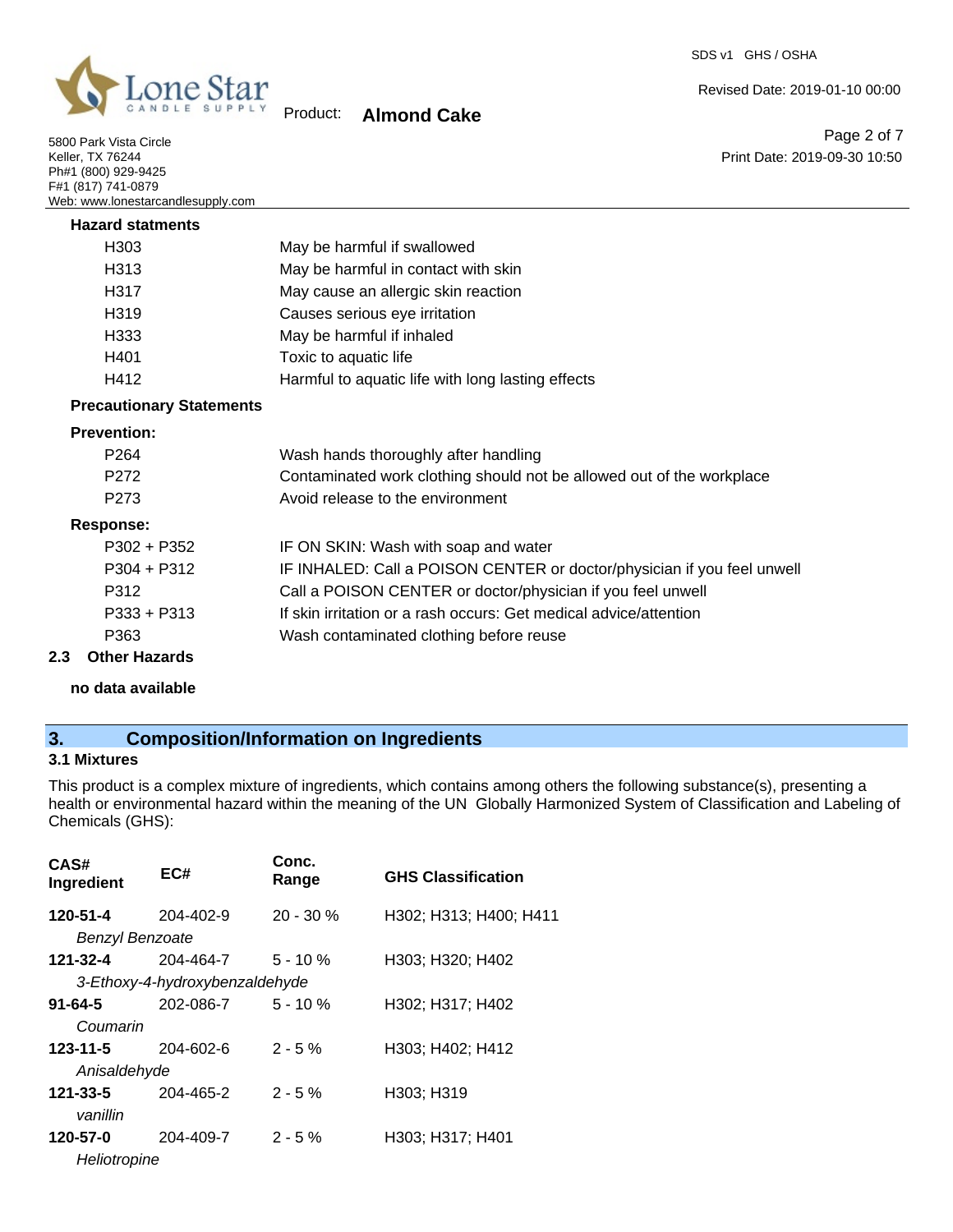

5800 Park Vista Circle

Revised Date: 2019-01-10 00:00

Page 3 of 7 Print Date: 2019-09-30 10:50

| <b>Keller, TX 76244</b><br>Ph#1 (800) 929-9425<br>F#1 (817) 741-0879<br>Web: www.lonestarcandlesupply.com               |                                                             |                                                           | Print Date: 2019-09-30 10:50                                                                                  |
|-------------------------------------------------------------------------------------------------------------------------|-------------------------------------------------------------|-----------------------------------------------------------|---------------------------------------------------------------------------------------------------------------|
| CAS#<br>Ingredient                                                                                                      | EC#                                                         | Conc.<br>Range                                            | <b>GHS Classification</b>                                                                                     |
| 100-52-7<br>Benzaldehyde                                                                                                | 202-860-4                                                   | $2 - 5%$                                                  | H227; H302; H316; H319; H332; H335;<br>H401                                                                   |
|                                                                                                                         |                                                             | See Section 16 for full text of GHS classification codes  |                                                                                                               |
|                                                                                                                         |                                                             |                                                           | See Section 16 for full text of GHS classification codes which where not shown in section 2                   |
|                                                                                                                         |                                                             | Total Hydrocarbon Content (% $w/w$ ) = 0.00               |                                                                                                               |
| $\overline{4}$ .                                                                                                        | <b>First Aid Measures</b>                                   |                                                           |                                                                                                               |
| 4.1                                                                                                                     | <b>Description of first aid measures</b>                    |                                                           |                                                                                                               |
| Inhalation:                                                                                                             |                                                             |                                                           | Remove from exposure site to fresh air and keep at rest.<br>Obtain medical advice.                            |
| Flush immediately with water for at least 15 minutes.<br><b>Eye Exposure:</b><br>Contact physician if symptoms persist. |                                                             |                                                           |                                                                                                               |
| <b>Skin Exposure:</b>                                                                                                   |                                                             |                                                           | Remove contaminated clothes. Wash thoroughly with water (and soap).<br>Contact physician if symptoms persist. |
| Ingestion:                                                                                                              |                                                             |                                                           | Rinse mouth with water and obtain medical advice.                                                             |
| 4.2                                                                                                                     |                                                             |                                                           | Most important symptoms and effects, both acute and delayed                                                   |
| Symptoms:                                                                                                               |                                                             |                                                           | no data available                                                                                             |
| <b>Risks:</b><br>Refer to Section 2.2 "Hazard Statements"                                                               |                                                             |                                                           |                                                                                                               |
| 4.3                                                                                                                     |                                                             |                                                           | Indication of any immediate medical attention and special treatment needed                                    |
| Treatment:                                                                                                              |                                                             |                                                           | Refer to Section 2.2 "Response"                                                                               |
|                                                                                                                         |                                                             |                                                           |                                                                                                               |
| 5.<br>5.1                                                                                                               | <b>Fire-Fighting measures</b><br><b>Extinguishing media</b> |                                                           |                                                                                                               |
| Suitable:                                                                                                               |                                                             |                                                           | Carbon dioxide (CO2), Dry chemical, Foam                                                                      |
| <b>Unsuitable</b>                                                                                                       |                                                             |                                                           | Do not use a direct water jet on burning material                                                             |
|                                                                                                                         |                                                             | 5.2 Special hazards arising from the substance or mixture |                                                                                                               |

**Further information:** Standard procedure for chemical fires

**During fire fighting:** Water may be ineffective

#### **6. Accidental Release Measures**

#### **6.1 Personal precautions, protective equipment and emergency procedures**

Avoid inhalation and contact with skin and eyes. A self-contained breathing apparatus is recommended in case of a major spill.

#### **6.2 Environmental precautions**

**5.3 Advice for firefighters**

Keep away from drains, soil, and surface and groundwater.

# **6.3 Methods and materials for containment and cleaning up**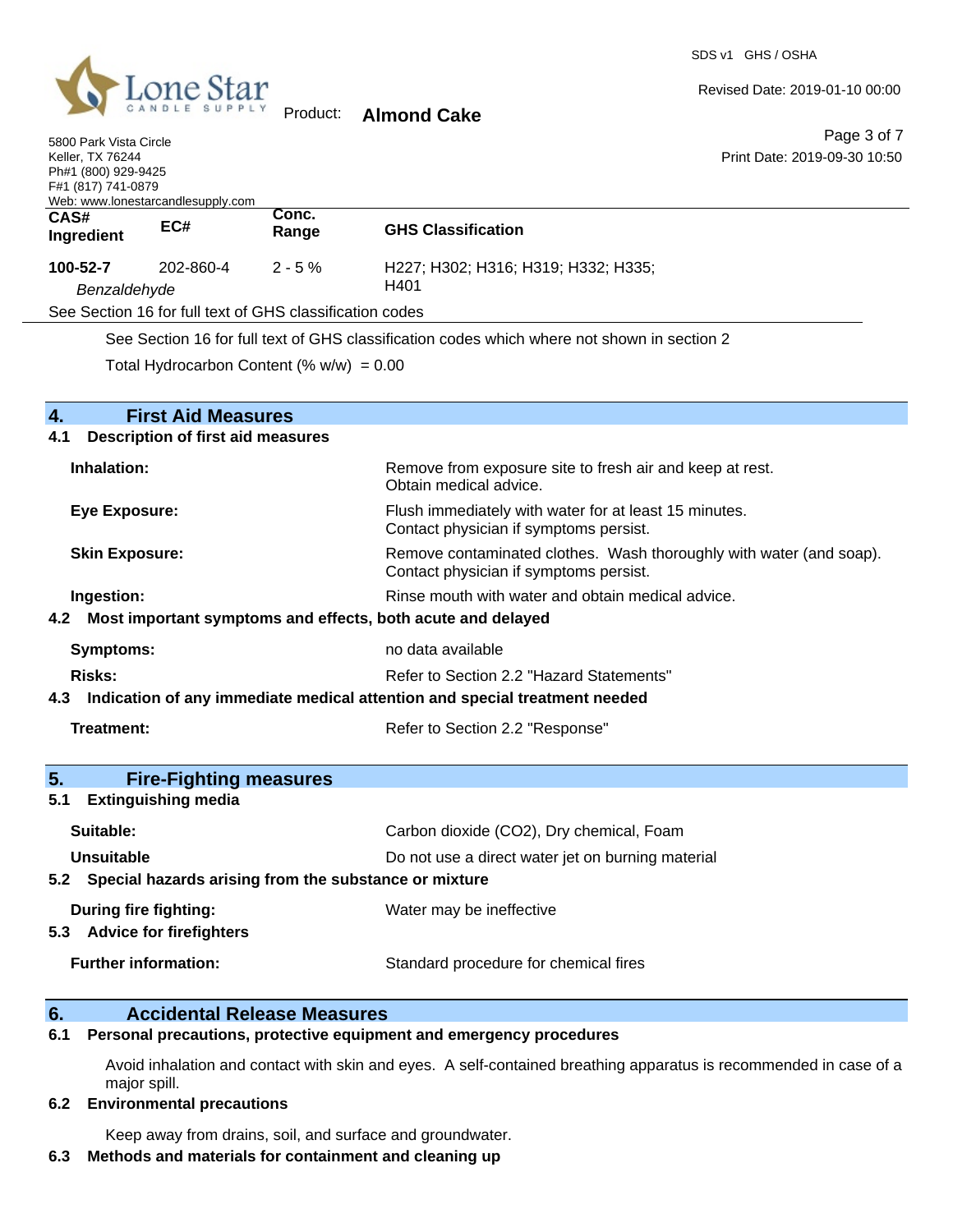

# Product: **Almond Cake**

5800 Park Vista Circle Keller, TX 76244 Ph#1 (800) 929-9425 F#1 (817) 741-0879 Web: www.lonestarcandlesupply.com

> Clean up spillage promptly. Remove ignition sources. Provide adequate ventilation. Avoid excessive inhalation of vapors. Gross spillages should be contained by use of sand or inert powder and disposed of according to the local regulations.

#### **6.4 Reference to other sections**

Not Applicable

**7. Handling and Storage** 

#### **7.1 Precautions for safe handling**

Apply according to good manufacturing and industrial hygiene practices with proper ventilation. Do not drink, eat or smoke while handling. Respect good personal hygiene.

### **7.2 Conditions for safe storage, including any incompatibilities**

Store in a cool, dry and ventilated area away from heat sources and protected from light in tightly closed original container. Avoid uncoated metal container. Keep air contact to a minimum.

### **7.3 Specific end uses**

No information available

### **8. Exposure Controls/Personal Protection**

### **8.1 Control parameters**

| <b>Exposure Limits:</b>                               | Contains no substances with occupational exposure limit values.                                                                          |
|-------------------------------------------------------|------------------------------------------------------------------------------------------------------------------------------------------|
| <b>Engineering Controls:</b>                          | Use local exhaust as needed.                                                                                                             |
| 8.2 Exposure controls - Personal protective equipment |                                                                                                                                          |
| Eye protection:                                       | Tightly sealed goggles, face shield, or safety glasses with brow guards and side shields, etc.<br>as may be appropriate for the exposure |
| <b>Respiratory protection:</b>                        | Avoid excessive inhalation of concentrated vapors. Apply local ventilation where appropriate.                                            |
| <b>Skin protection:</b>                               | Avoid Skin contact. Use chemically resistant gloves as needed.                                                                           |

### **9. Physical and Chemical Properties**

#### **9.1 Information on basic physical and chemical properties**

| Appearance:                  | Liquid               |
|------------------------------|----------------------|
| Odor:                        | Conforms to Standard |
| Color:                       | Colorless            |
| <b>Viscosity:</b>            | Liquid               |
| <b>Freezing Point:</b>       | Not determined       |
| <b>Boiling Point:</b>        | Not determined       |
| <b>Melting Point:</b>        | Not determined       |
| <b>Flashpoint (CCCFP):</b>   | >200 F (93.33 C)     |
| Auto flammability:           | Not determined       |
| <b>Explosive Properties:</b> | None Expected        |
| <b>Oxidizing properties:</b> | None Expected        |

Revised Date: 2019-01-10 00:00

Page 4 of 7 Print Date: 2019-09-30 10:50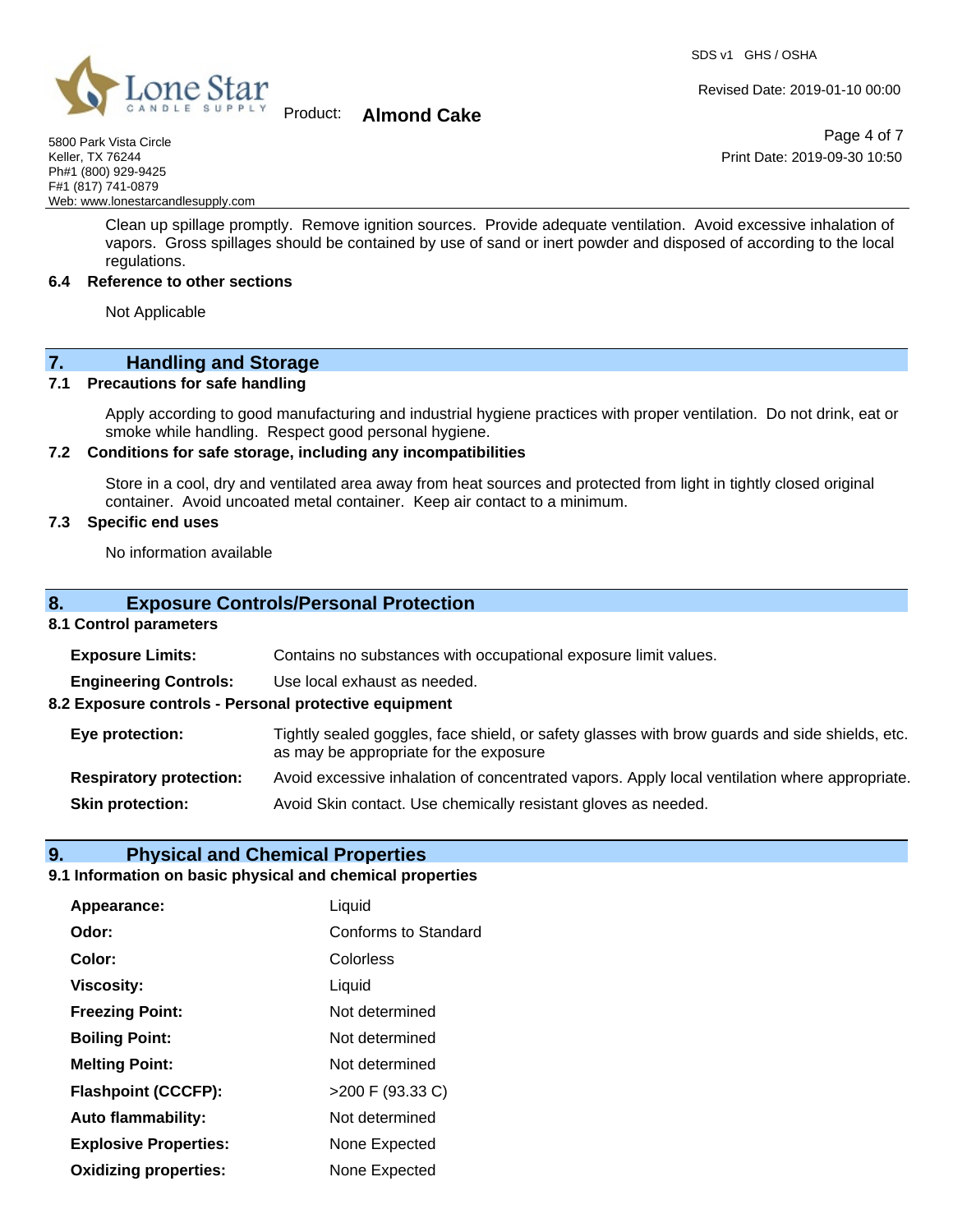5800 Park Vista Circle Keller, TX 76244 Ph#1 (800) 929-9425 F#1 (817) 741-0879 Web: www.lonestarcandlesupply.com

| Vapor Pressure (mmHg@20 C): | 0.0272 |
|-----------------------------|--------|
| %VOC:                       | 0.03   |
| Specific Gravity @ 25 C:    | 1.0190 |
| Density @ 25 C:             | 1.0160 |
| Refractive Index @ 20 C:    | 1.5002 |
| Soluble in:                 | ∩il    |

Product: **Almond Cake**

SDS v1 GHS / OSHA

Revised Date: 2019-01-10 00:00

Page 5 of 7 Print Date: 2019-09-30 10:50

# **10. Stability and Reactivity**

| <b>10.1 Reactivity</b>                  | None                                               |
|-----------------------------------------|----------------------------------------------------|
| <b>10.2 Chemical stability</b>          | Stable                                             |
| 10.3 Possibility of hazardous reactions | None known                                         |
| <b>10.4 Conditions to avoid</b>         | None known                                         |
| 10.5 Incompatible materials             | Strong oxidizing agents, strong acids, and alkalis |
| 10.6 Hazardous decomposition products   | None known                                         |

# **11. Toxicological Information**

## **11.1 Toxicological Effects**

Acute Toxicity Estimates (ATEs) based on the individual Ingredient Toxicity Data utilizing the "Additivity Formula"

| Acute toxicity - Oral - (Rat) mg/kg                | (LD50: 2341.9203) May be harmful if swallowed            |
|----------------------------------------------------|----------------------------------------------------------|
| Acute toxicity - Dermal - (Rabbit) mg/kg           | (LD50: 2570.6940) May be harmful in contact with skin    |
| Acute toxicity - Inhalation - (Rat) mg/L/4hr       | (LD50: 202.7575) May be harmful if inhaled               |
| <b>Skin corrosion / irritation</b>                 | May be harmful if inhaled                                |
| Serious eye damage / irritation                    | Causes serious eye irritation                            |
| <b>Respiratory sensitization</b>                   | Not classified - the classification criteria are not met |
| <b>Skin sensitization</b>                          | May cause an allergic skin reaction                      |
| <b>Germ cell mutagenicity</b>                      | Not classified - the classification criteria are not met |
| Carcinogenicity                                    | Not classified - the classification criteria are not met |
| <b>Reproductive toxicity</b>                       | Not classified - the classification criteria are not met |
| Specific target organ toxicity - single exposure   | Not classified - the classification criteria are not met |
| Specific target organ toxicity - repeated exposure | Not classified - the classification criteria are not met |
| <b>Aspiration hazard</b>                           | Not classified - the classification criteria are not met |

# **12. Ecological Information**

**12.1 Toxicity**

**Acute acquatic toxicity Toxic to aquatic life** 

**Chronic acquatic toxicity Harmful to aquatic life with long lasting effects**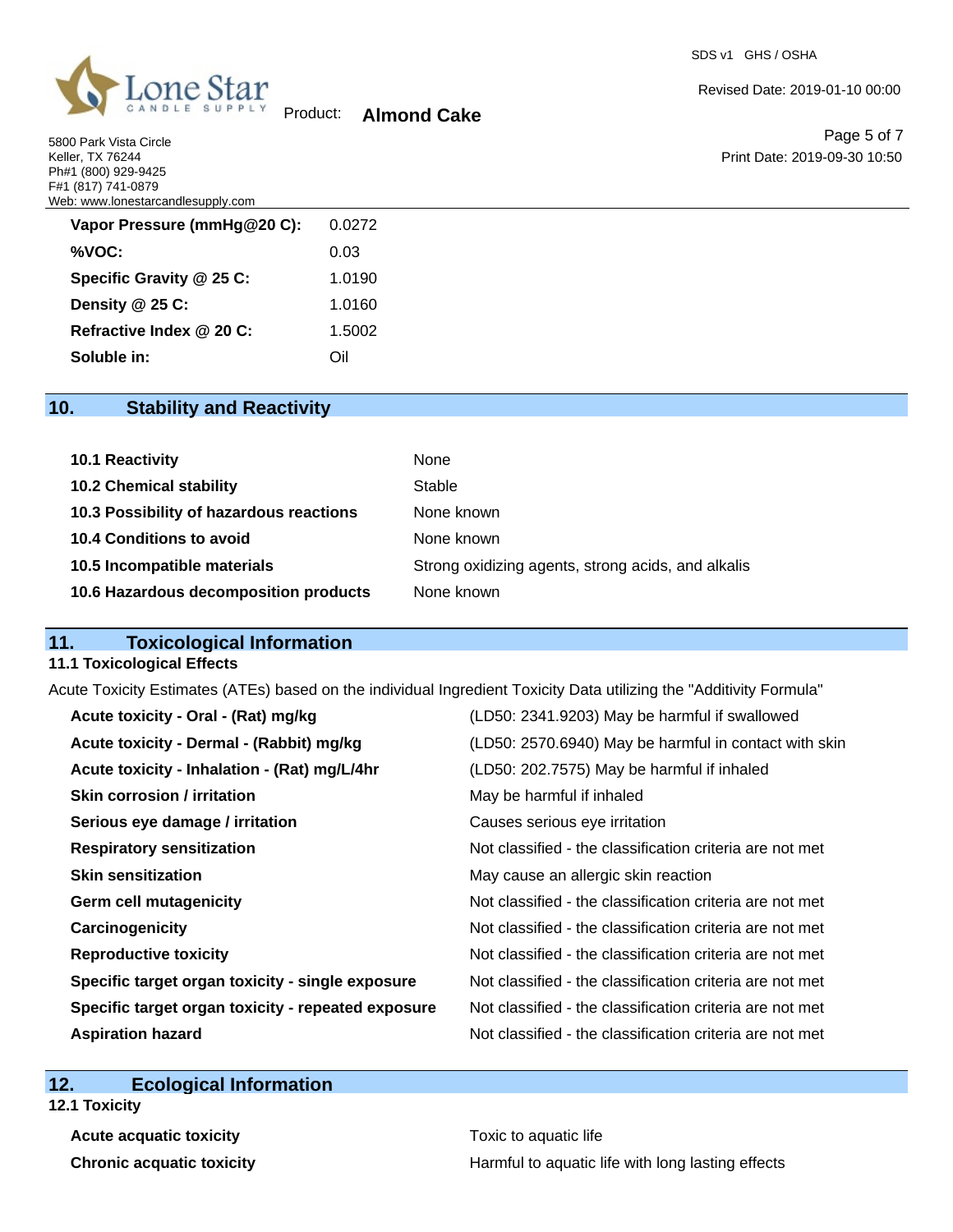

Product: **Almond Cake**

5800 Park Vista Circle Keller, TX 76244 Ph#1 (800) 929-9425 F#1 (817) 741-0879 Web: www.lonestarcandlesupply.com Revised Date: 2019-01-10 00:00

Page 6 of 7 Print Date: 2019-09-30 10:50

| /eb: www.lonestarcandlesupply.com  |                   |  |
|------------------------------------|-------------------|--|
| <b>Toxicity Data on soil</b>       | no data available |  |
| <b>Toxicity on other organisms</b> | no data available |  |
|                                    |                   |  |
| 12.2 Persistence and degradability | no data available |  |
| 12.3 Bioaccumulative potential     | no data available |  |
| 12.4 Mobility in soil              | no data available |  |
| 12.5 Other adverse effects         | no data available |  |

# **13. Disposal Conditions**

#### **13.1 Waste treatment methods**

Do not allow product to reach sewage systems. Dispose of in accordance with all local and national regulations. Send to a licensed waste management company.The product should not be allowed to enter drains, water courses or the soil. Do not contaminate ponds, waterways or ditches with chemical or used container.

# **14. Transport Information**

| <b>Marine Pollutant</b><br>No.           |              |                                     |                 |        |
|------------------------------------------|--------------|-------------------------------------|-----------------|--------|
| Regulator                                | <b>Class</b> | <b>Pack Group</b>                   | <b>Sub Risk</b> | UN-nr. |
| U.S. DOT (Non-Bulk)                      |              | Not Regulated - Not Dangerous Goods |                 |        |
| <b>Chemicals NOI</b>                     |              |                                     |                 |        |
| <b>ADR/RID (International Road/Rail)</b> |              | Not Regulated - Not Dangerous Goods |                 |        |
| Chemicals NOI                            |              |                                     |                 |        |
| <b>IATA (Air Cargo)</b>                  |              | Not Regulated - Not Dangerous Goods |                 |        |
| <b>Chemicals NOI</b>                     |              |                                     |                 |        |
| <b>IMDG (Sea)</b>                        |              | Not Regulated - Not Dangerous Goods |                 |        |
| <b>Chemicals NOI</b>                     |              |                                     |                 |        |

| 15.<br><b>Regulatory Information</b>      |                                                              |
|-------------------------------------------|--------------------------------------------------------------|
| <b>U.S. Federal Regulations</b>           |                                                              |
| <b>TSCA (Toxic Substance Control Act)</b> | All components of the substance/mixture are listed or exempt |
| 40 CFR(EPCRA, SARA, CERCLA and CAA)       | This product contains NO components of concern.              |
| <b>U.S. State Regulations</b>             |                                                              |
| <b>California Proposition 65 Warning</b>  | No Warning required                                          |
| <b>Canadian Regulations</b>               |                                                              |
| <b>DSL</b>                                | 100.00% of the components are listed or exempt.              |